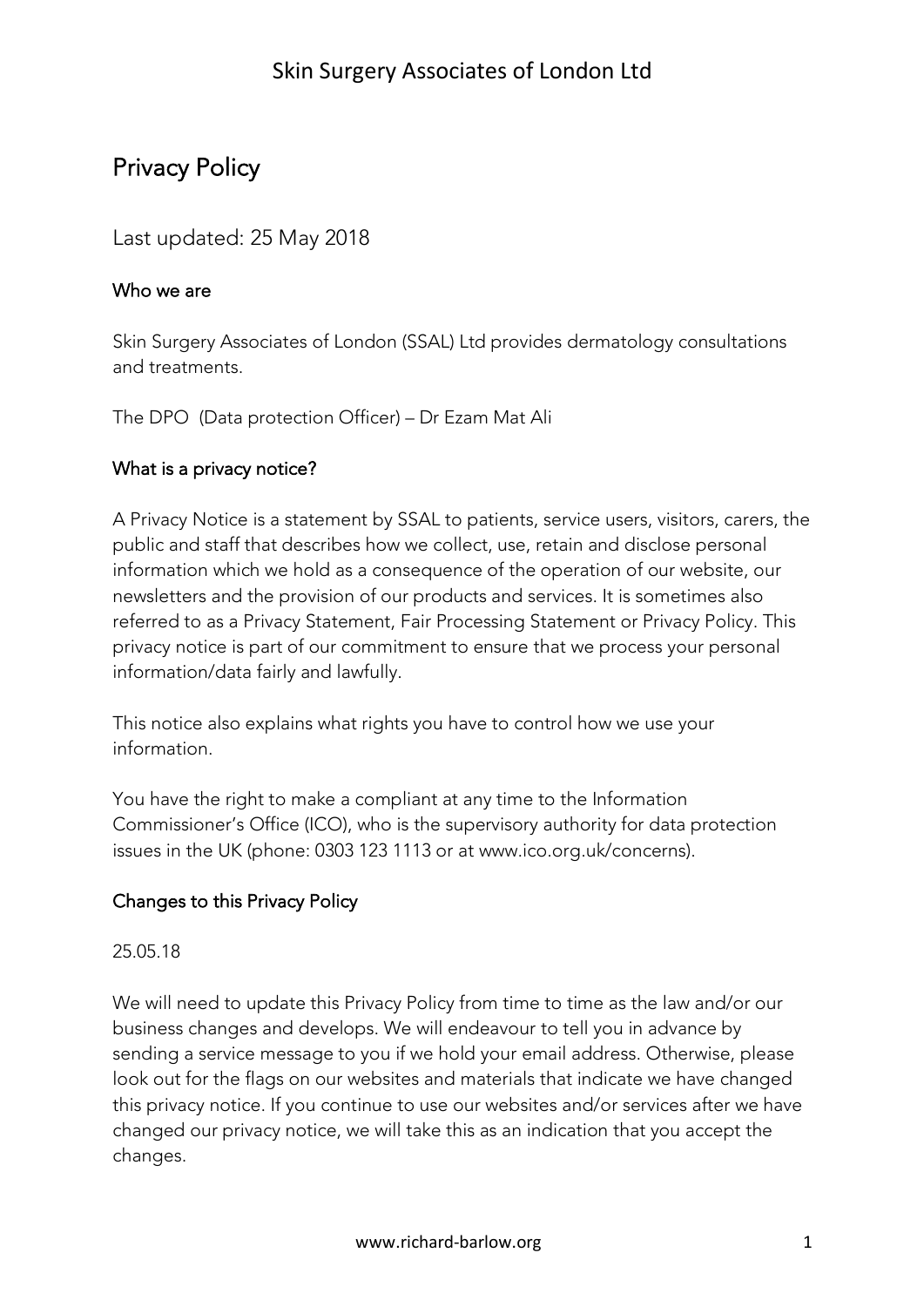It is important that the personal data that we hold about you is accurate and current. Please keep us informed if your personal data changes during your relationship with us.

#### Why and how we collect information about you?

Personal data, or personal information, means any information about an individual from which that person can be identified. It does not include data where the identity of the individual has been removed (anonymous data).

We may process personal information about you which will be used to support delivery of appropriate care and treatment. This is to support the provision of high quality care. These records may include but are not limited to:

- Basic details, such as name, address, date of birth, next of kin.
- Contact we have had, such as appointments and home visits
- Details and records of treatment and care, including notes and reports about your health
- Results of x-rays, blood tests, etc.

We may also process sensitive personal data or special category personal data such as sexuality, race, your religion or beliefs, and whether you have a disability, allergies or health conditions. It is important for us to have a complete picture, as this information assists staff involved in your care to deliver and provide improved care, deliver appropriate treatment and care plans, to meet your needs.

Where we need to collect personal data by law, or under the terms of a contract that we have with you, and you fail to provide that data where requested, we may not be able to perform the contract we have or are trying to enter into with you (for example, to provide you with our services). In this circumstance we may have to cancel the provision of our services with you, but we will notify you if this is the case.

We use different methods to collect personal data from and about you including through:

#### Direct interactions.

You may provide us with your personal data by filling in forms (including at the hospital where you are seen), discussing matters with us and by otherwise corresponding with us by post, phone, email or otherwise.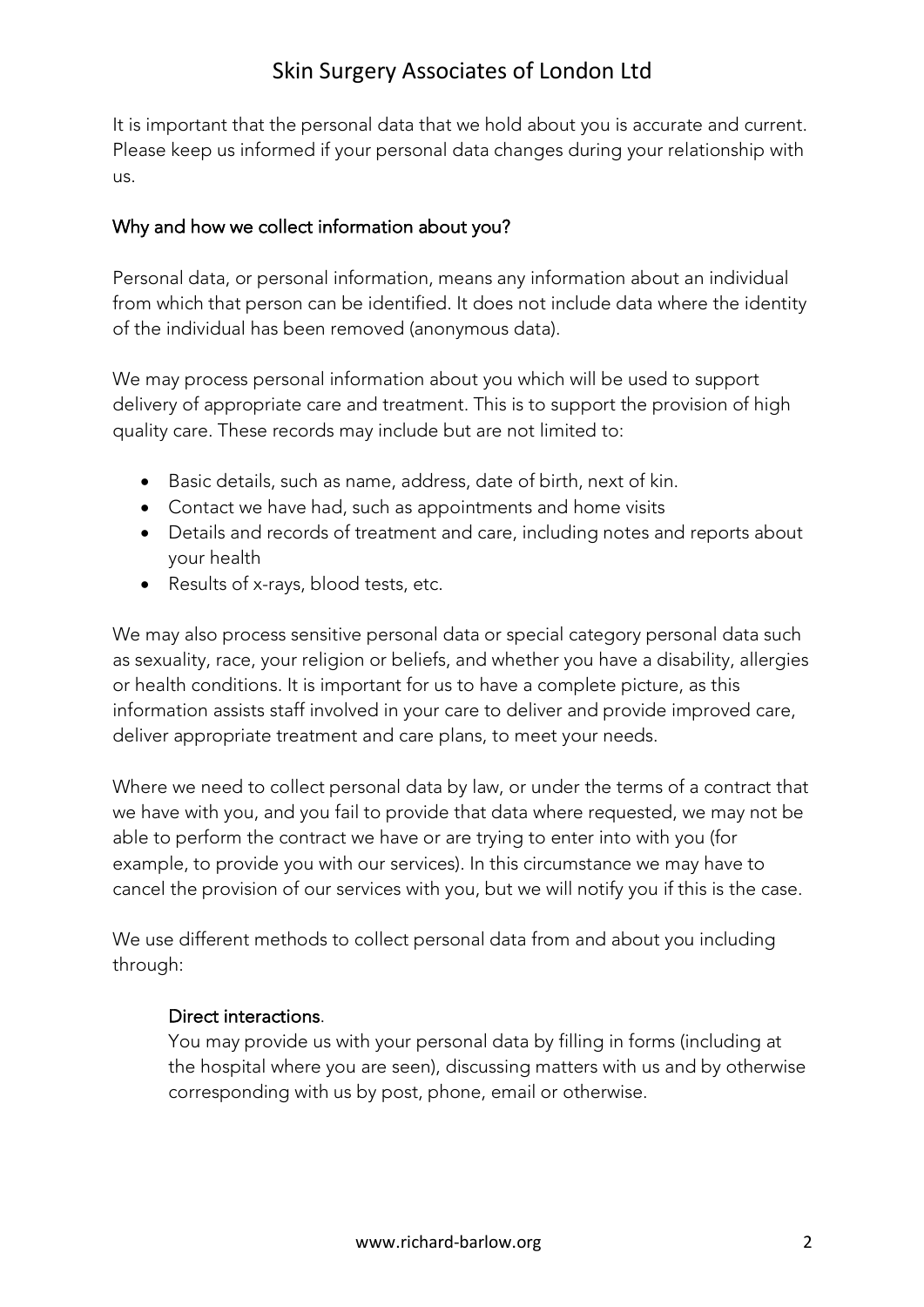#### Third parties or publicly available sources.

We may receive personal data about you from various third parties, including via referral from your GP or healthcare professional or the hospital provider you have received treatment or services from.

#### How we use your personal data

We will only use your personal data when law allows us to. Most commonly, we will use your personal data in the following circumstances:

- With your consent and please note that you have the right to withdraw your consent at any time by contacting us barlowpractice@hcaconsultant.co.uk
- Where we need to perform a contract we are about to enter into, or have entered into, with you.
- Where it is necessary for our legitimate interests (or those of a third party) and your interests and fundamental rights do not override those interests.
- Where we need to comply with a legal or regulatory obligation.
- Where it is necessary for the purposes of:
	- (i) preventative or occupational medicine;
	- (ii) medical diagnosis;
	- (iii) the provision of health care or treatment;
	- (iv) the provision of social care; and/or
	- (v) the management of health care systems or services or social care systems or services.
- To help inform decisions that we make about your care.
- To ensure that your treatment is safe and effective.
- To work effectively with other organisations who may be involved in your care.
- To support the health of the general public.
- To ensure our services can meet future needs.
- To review care provided to ensure it is of the highest standard possible.
- To train healthcare professionals.
- For research and audit.
- To prepare statistics on private healthcare performance measures.

It helps you because;

- Accurate and up-to-date information assists us in providing you with the best possible care.
- If you see another healthcare professional, specialist, they can readily access the information they need to provide you with the best possible care.
- Where possible, when using information to inform future services and provision, non-identifiable information will be used.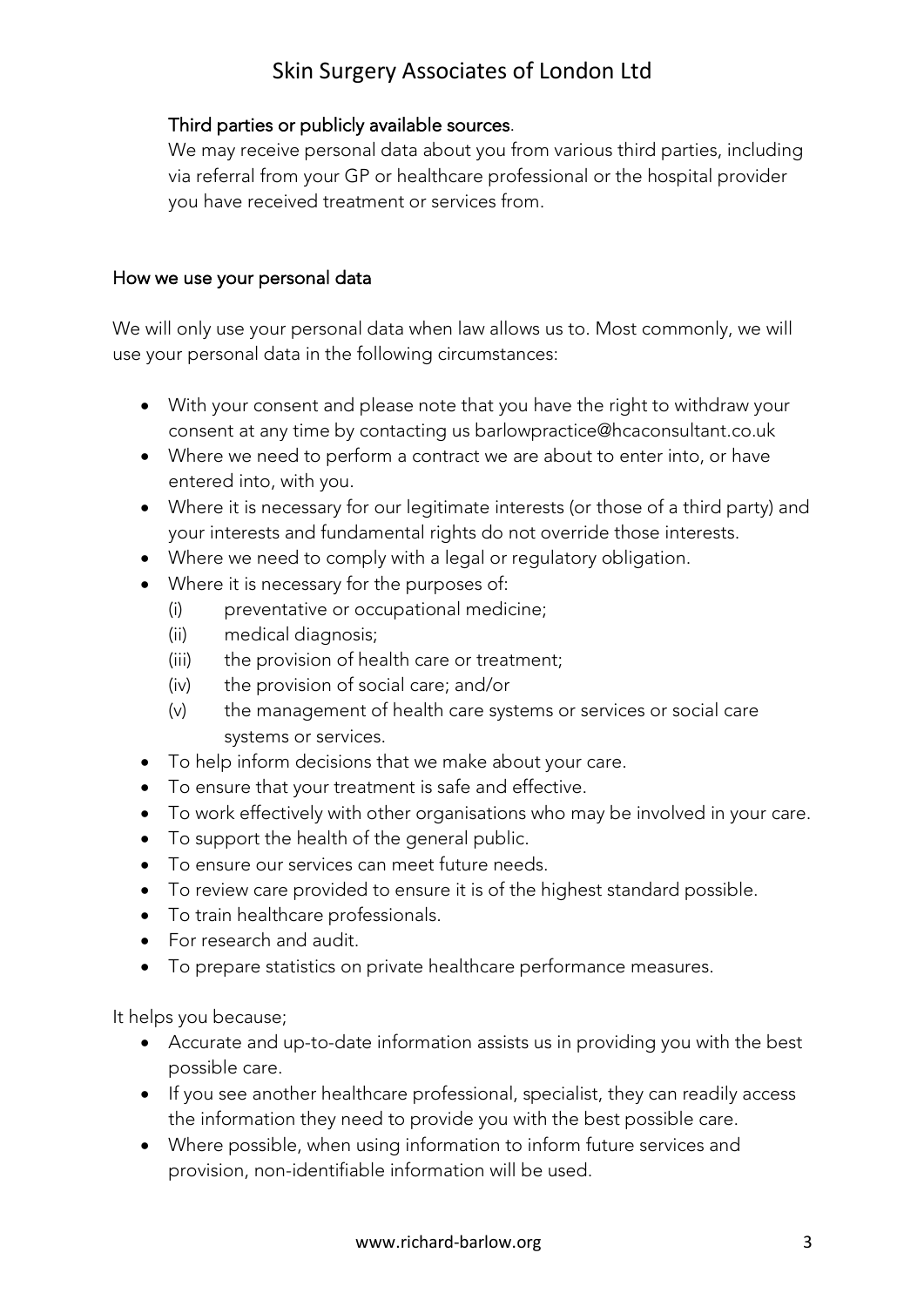We will only use your personal data for the purposes set out above, unless we reasonably consider that we need to use it for another reason and that reason is compatible with the original purpose. If you would like us to explain how the new processing is compatible, please contact us barlowpractice@hcaconsultant.co.uk. If we need to use your personal data for an unrelated purpose, we will notify you and explain our legal basis for doing so. Please note that we may process your personal data without your knowledge or consent where this is required or permitted by law.

#### How information is retained and kept safe?

Information is retained in secure electronic and paper records and access is restricted to only those who need to know.

It is important that information is kept safe and secure, to protect your confidentiality. There are a number of ways in which your privacy is shielded; by removing your identifying information, using an independent review process, adhering to strict contractual conditions and ensuring strict sharing or processing agreements are in place.

Technology allows us to protect information in a number of ways, in the main by restricting access. Our guiding principle is that we are holding your information in the strictest confidence.

We have put in place procedures to deal with any suspected personal data breach and we will notify you and any applicable regulator of a breach where we are legally required to do so.

We can only keep your personal data for as long as necessary for the purposes we collected it for, including for the purposes of satisfying any legal, accounting, or reporting requirements. The precise length of time we hold your personal data for varies depending on the individual circumstances, but in determining the appropriate retention period for personal data, we consider the amount, nature, and sensitivity of the personal data, the potential risk of harm from unauthorised use or disclosure of your personal data, the purposes for which we process your personal data and whether we can achieve those purposes through other means, and the applicable legal requirements. We regularly review our retention periods to ensure that we are not keeping your data for longer than necessary. However this may include indefinite retention if deemed important for the provision of high-quality long term healthcare.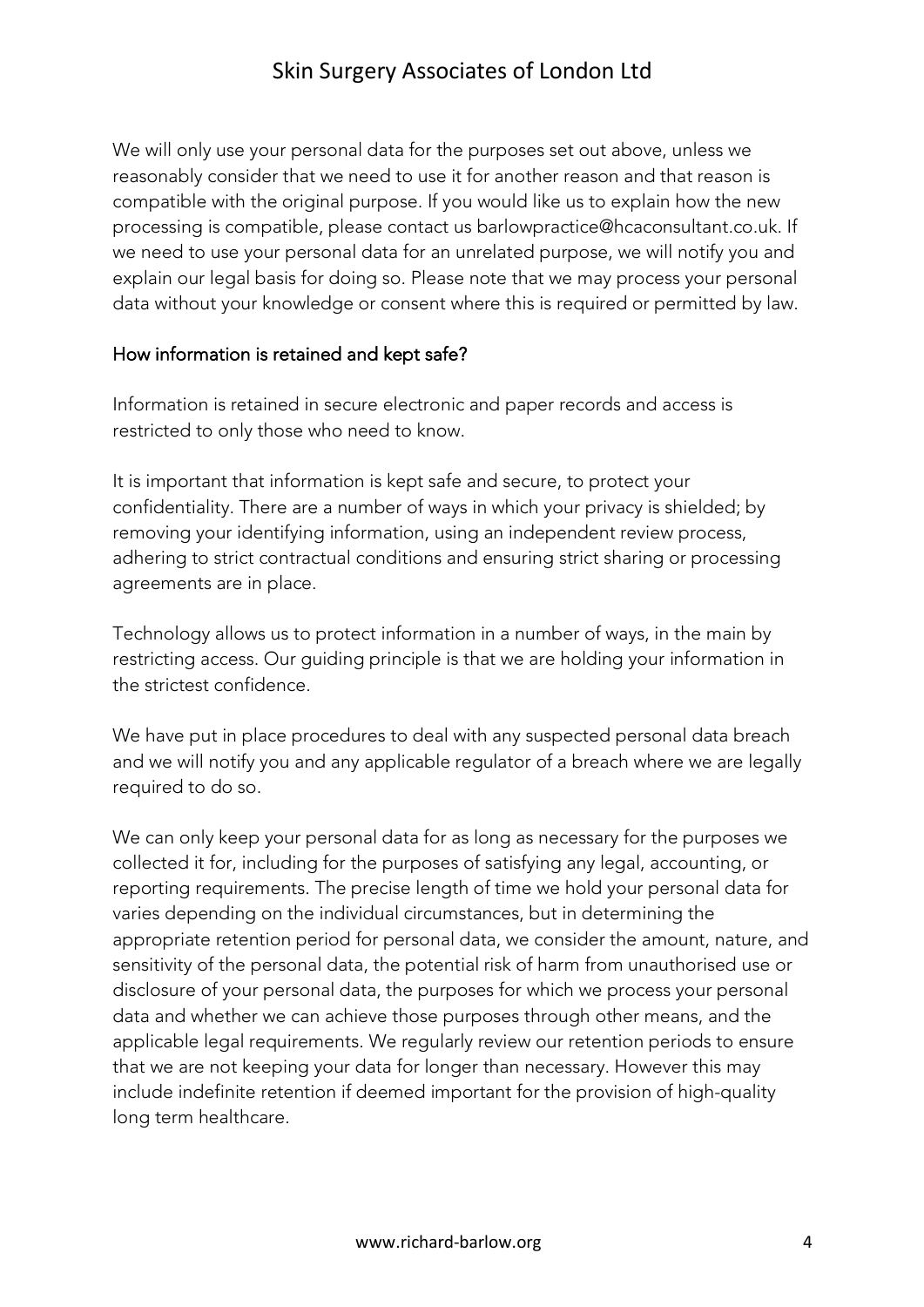#### Who will the information be shared with?

To provide best care possible, sometimes we will need to share information about you with others. We may share your information with a range of Health and Social Care organisations and regulatory bodies. You may be contacted by any one of these organisations for a specific reason; they will have a duty to tell you why they have contacted you. Information sharing is governed by specific rules and law.

#### Other websites

Websites may contain links to other websites, plug-ins and applications. Clicking those links or enabling those connections may allow third parties to collect or share data about you. We do not control these third party websites, plug-ins and applications and this privacy policy only applies to this website so when you link to other websites you should read their own privacy policies.

#### Your rights

Access: you may request access to your personal data, which enables you to receive a copy of the personal data that we hold about you and to check to see if we are processing it lawfully.

Transfer: you may request that we transfer your personal data to you or a third party. We will provide to you, or a third party you have chosen, your personal data in a structured, commonly used, machine-readable format. Please note that this right only applies to automated information which you initially provided consent for us to use or where we used the information to perform a contract with you.

Rectification: you may request rectification of the personal data that we hold about you. This enables you to have any incomplete or inaccurate data we hold about you corrected, though we may need to verify the accuracy of the new data you provide to us.

Erasure: you may request erasure of the personal data that we hold about you. This enables you to ask us to delete or remove personal data where there is no good reason for us continuing to process it. You also have the right to ask us to delete or remove your personal data where you have successfully exercised your right to object to processing (see below), where we may have processed your information unlawfully or where we are required to erase your personal data to comply with local law. Note, however, that we may not always be able to comply with your request of erasure for specific legal reasons which will be notified to you, if applicable, at the time of your request.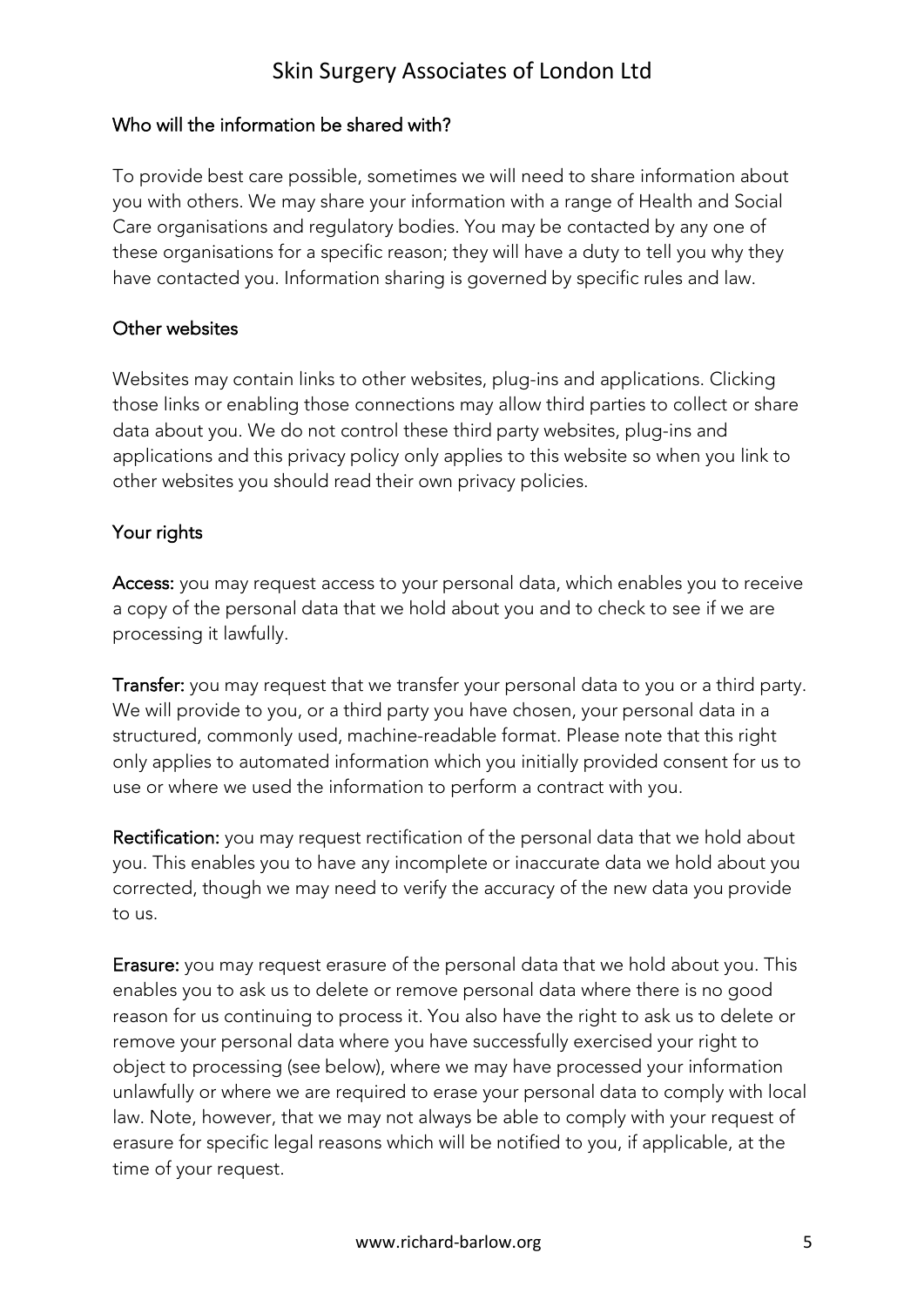Object: you may object to how we are processing your personal data where we are relying on a legitimate interest (or those of a third party) and there is something about your particular situation which makes you want to object to processing on this ground as you feel it impacts on your fundamental rights and freedoms. You also have the right to object where we are processing your personal data for direct marketing purposes. In some cases, we may demonstrate that we have compelling legitimate grounds to process your information which override your rights and freedoms.

Restriction: you may request that we restrict how we process your personal data. This enables you to ask us to suspend the processing of your personal data in the following scenarios: (a) if you want us to establish the data's accuracy; (b) where our use of the data is unlawful but you do not want us to erase it; (c) where you need us to hold the data even if we no longer require it as you need it to establish, exercise or defend legal claims; or (d) you have objected to our use of your data but we need to verify whether we have overriding legitimate grounds to use it.

Withdrawal of Consent: where we have relied on your consent to process your personal data you will have the right to withdraw your consent at any time. However, this will not affect the lawfulness of any processing carried out before you withdraw your consent. If you withdraw your consent, we may not be able to provide certain products or services to you. We will advise you if this is the case at the time you withdraw your consent.

You will not have to pay a fee to access your personal data (or to exercise any of the other rights). However, we may charge a reasonable fee if your request is clearly unfounded, repetitive or excessive. Alternatively, we may refuse to comply with your request in these circumstances.

We may need to request specific information from you to help us confirm your identify and ensure your right to access your personal data (or to exercise any of your other rights). This is a security measure to ensure that personal data is not disclosed to any personal who has no right to receive it. We may also contact you to ask you for further information in relation to your request to speed up our response.

We try to respond to all legitimate requests within one month. Occasionally it may take us longer than a month if your request is particularly complex or you have made a number of requests. In this case, we will notify you and keep you updated.